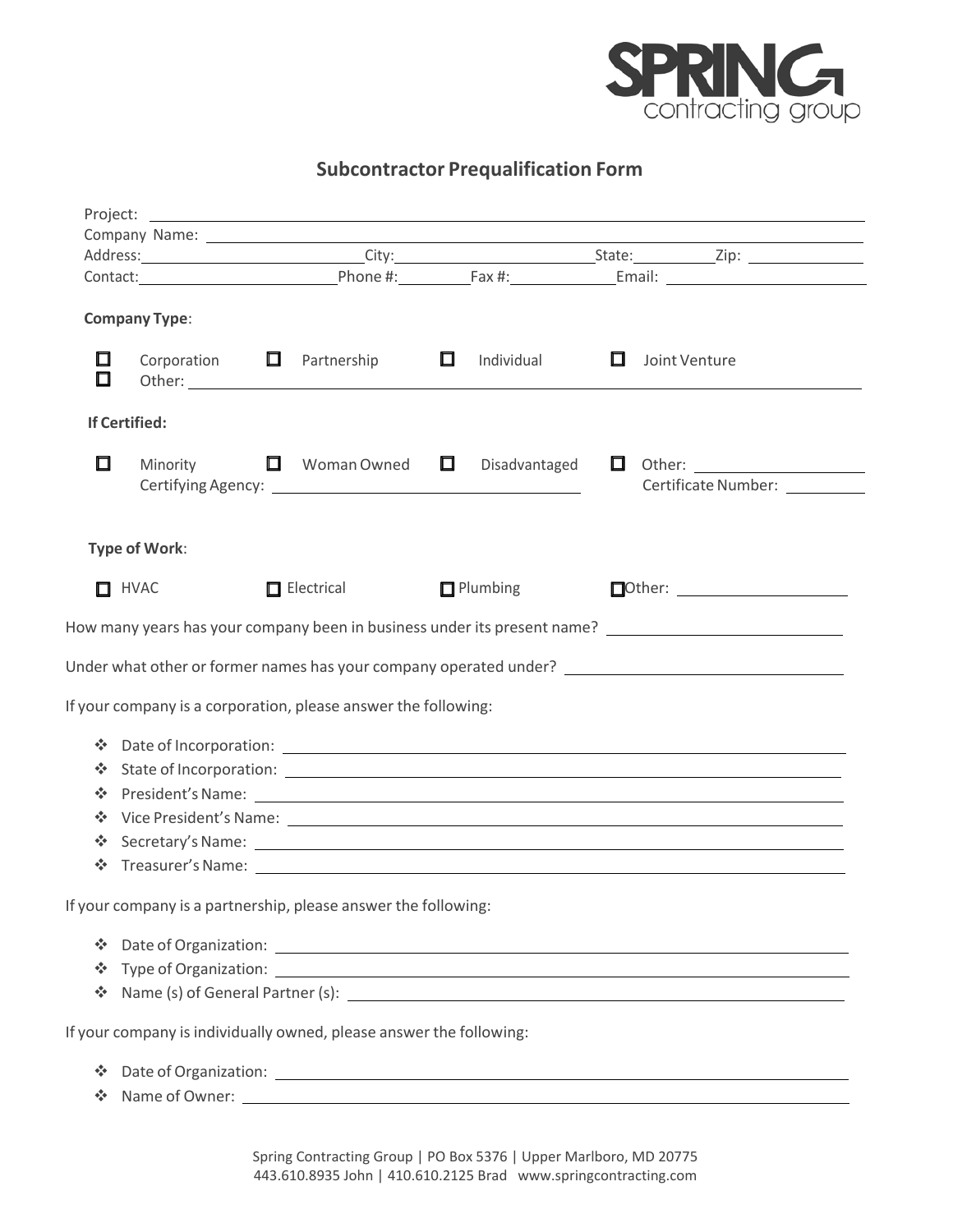If the form of your company is other than those listed above, describe it and include the name of the principals:

## **Licensing:**

List jurisdictions and trade categories in which your company is legally qualified to do business, and **indicate registration or license numbers, expiration and limits**, if applicable:

List jurisdictions in which your company's partnership or trade name is filed:

## **Experience:**

List the categories of work that your organization normally performs with its own forces:

Has your organization ever failed to complete any work awarded to it?

Are there any judgments, claims, arbitration proceedings or suits pending or outstanding against your organization or its officers? if yes, attach details.

Has your organization filed any law suits or requested arbitration with regard to construction contracts within the last 5 years?<br>
if yes, attach details.

Within the last 5 years, has any officer or principal of your organization ever been an officer or principal of another organization when it failed to complete a construction contract? **in the set of yes**, attach details.

State total worth of work in progress and under contract: \_\_\_

State average annual amount of construction work performed during the past 5 years:

- $*$  Attach a list of major projects your company has in progress. List the name of the project, owner, architect, contract amount and scheduled completion date.
- Attach a list of projects completed in the last 5 years, giving name of project owner architect, contract amount and date of completion.
- Attach a list of construction experience and present commitments of key individuals of your company.